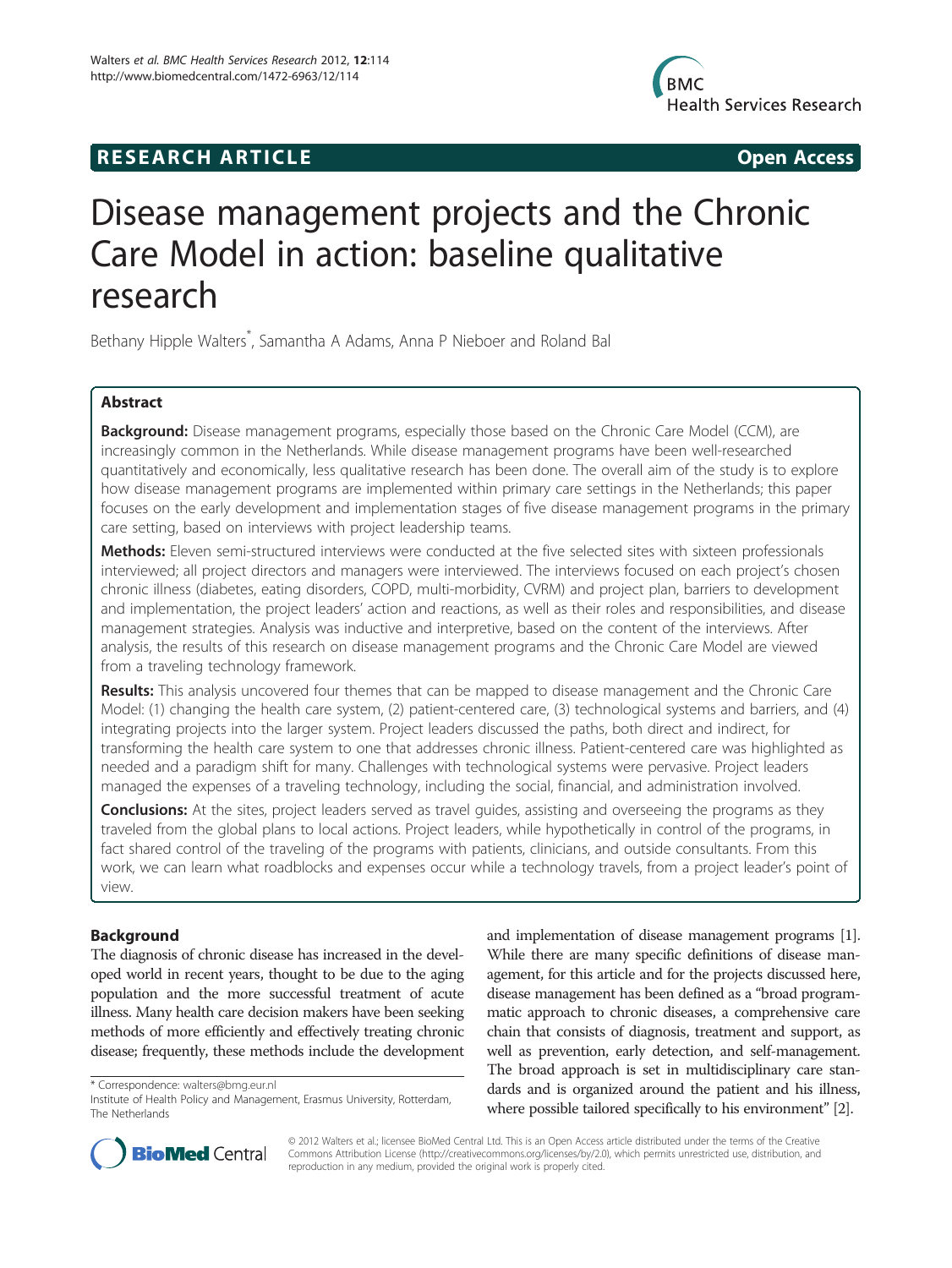Disease management programs have been implemented in and tailored by health care providers around the world. As such, they can be understood as a 'traveling technology'; traveling technologies are programs or health care principles that travel between a global (often academic) stage and the local practices and actions of health care leaders and providers. The traveling technologies also include the "translations that occur when an object travels from one place to another" [\[3](#page-9-0)]. In the process of traveling from the global (a general program or model) to the local (through application at a specific practice site), the programs become adapted and negotiated in their local contexts by project leaders, health care managers, clinicians, and patients. When viewed as a traveling technology, the local practices of health care providers and patients are as important as the global principles that frame those practices. Disease management programs are an excellent example of traveling technologies. While disease management programs originate from similar ideologies of patient-centered coordinated care, the local actions vary widely, as does the implementation and in some ways, the redefinition through the actions of local actors, of the tenets of disease management.

In this paper, we have collected data from the project directors and managers of five disease management programs in the Netherlands. The overall aim of the study is to explore how disease management programs are implemented within primary care settings in the Netherlands. For this paper, interviews done with project leadership teams conducted during the development and early implementation phases of the disease management programs have been analyzed from a traveling technologies viewpoint. This research provides a unique perspective on traveling technologies by showing how project leaders are crucial in the traveling of disease management programs at many levels, as the project leaders interpret, translate, adapt, and adopt the tenets of disease management programs to their local settings. This article uses the project leaders' point of view to addresses the following question:

 How can disease management programs be understood as a traveling technology through the actions and reactions of project leaders?

# Disease management programs and the chronic care model

One of the more popular and pervasive models for framing disease management programs is the Chronic Care Model (CCM), which has influenced and been influenced by disease management programs. The Chronic Care Model "summarizes the basic elements for improving care in health systems at the community, organization, practice, and patient levels" [[4](#page-9-0)]. The model, developed in the United States by a team led by Edward Wagner in the 1990s, is a

synthesis of many components of disease management programs [[5,6](#page-9-0)]. While there are other guides for disease management programs, none are as prolific as the Chronic Care Model; as such, the elements of the CCM will be used in this paper as a definition of the elements of disease management.

Much research has been or is currently being conducted on disease management programs, including those directly guided by the CCM [\[7,8\]](#page-9-0), yet little research has focused on the implementation of disease management programs in their early phases. As well, there is need for more research now that disease management programs are increasingly being taken up in countries outside the US, as can be seen in Germany [\[9\]](#page-9-0), New Zealand [\[10\]](#page-9-0), the UK [\[11\]](#page-9-0), and the Netherlands.

Disease management programs are increasingly popular in the Netherlands, due, in part, to changes within the health care financing and delivery system. Having undergone major reforms in 2006, the new regulated market health insurance system is continuing to adapt to the needs of insurers, health care providers, and patients [\[12](#page-9-0)]. Through the new system, every resident of the Netherlands is required to purchase health insurance. The cost of a basic health insurance plan, which covers preventative and essential curative services, is fixed; subsidies are available for those unable to pay. In 2008, the Ministry of Health, Welfare, and Sport emphasized the need to develop disease management programs for those with chronic diseases [\[13](#page-9-0)]. This resulted in the creation, in 2009, of a research and implementation program to improve upon the development and execution of disease management programs by the Netherlands Organization for Health Research and Development (ZonMw). ZonMw sent out a call for proposals for projects from practice groups in the Netherlands. The call for proposals for the projects emphasized the need for disease management programs that focus on self-management, co-morbidity, and/or information and communication technologies (ICT) in health care.

Twenty-two health care provider groups were granted funding for developing disease management programs. In exchange for funding, project leaders and clinicians agreed to develop and implement a disease management program that meets the needs of their patient population and to facilitate qualitative, quantitative, and economic research conducted at the site [\[14](#page-9-0)]; five were selected for further indepth qualitative research, based on maximum variation between diseases and practices. Through the qualitative research, the research team will explore how disease management programs are implemented in the Netherlands by the project leaders and clinicians. This research also included how disease management programs move from plans to actions, how the programs are altered and tailored to the situation, and, toward the end of the project timeline, how clinicians and project leaders embed notions of disease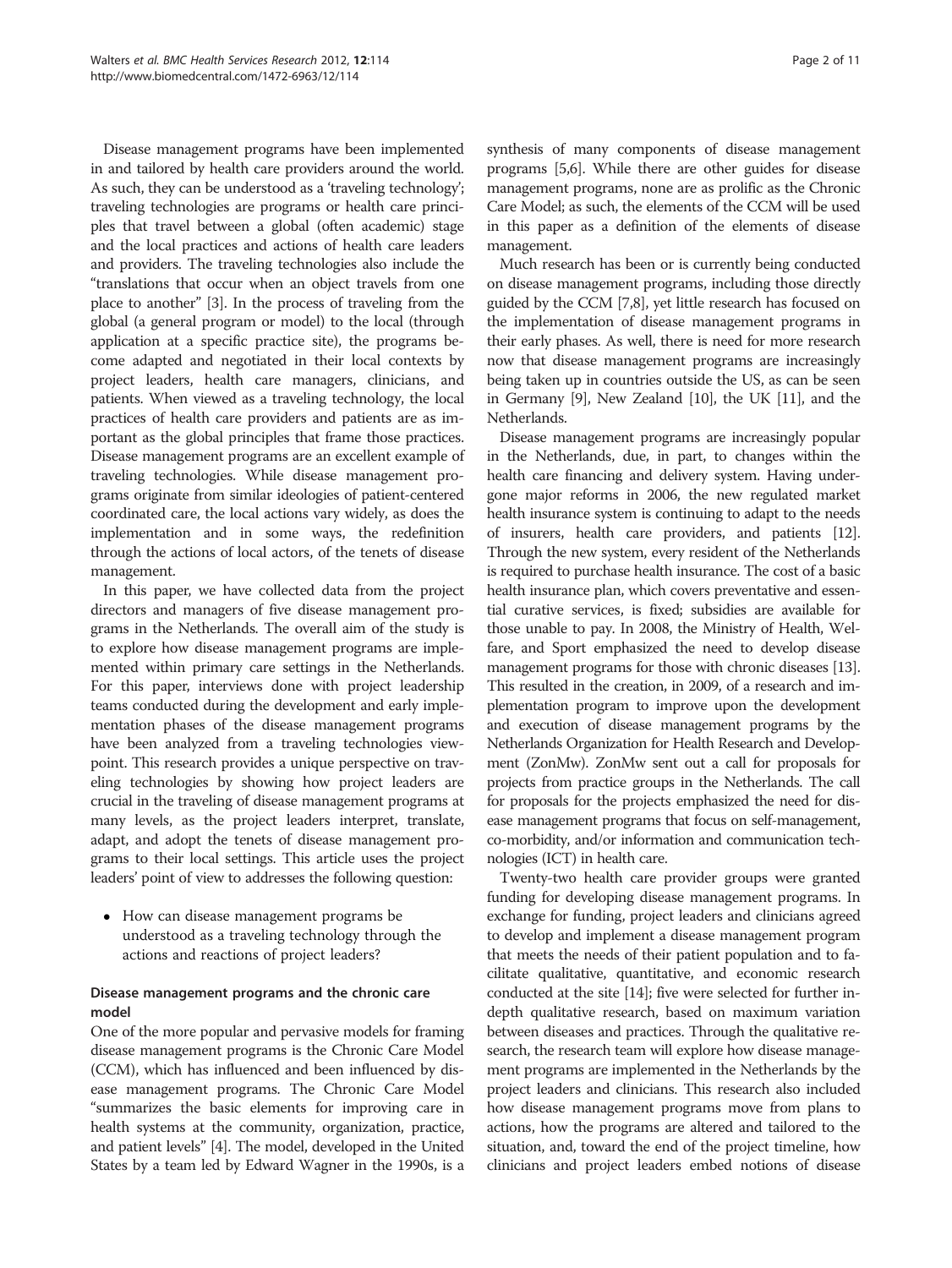management into every day practice. The clinicians at the project sites, under the guidance of their project leaders, selected the chronic condition that they would like to address to improve the health care of their patients. The project leaders developed project plans, often with intensive feedback from health care providers, and submitted the plans for funding to ZonMw. ZonMw funded the projects thought to be most likely to succeed and impact a large population of patients with chronic disease.

# **Methods**

The qualitative study is part of a larger effort to understand the impact of disease management programs on clinical systems, clinician behavior, patient perception of care, health outcomes, and on the financing of treatment. The larger goal of the qualitative component of the study is to understand the impact of developing and implementing disease management program on project leaders, clinicians, and patients; this paper looks at the impact on project leaders, while future work will look at the clinicians and patients. The study was approved by the Review Board of Erasmus MC.

### Settings/study sites

The five qualitative sites were selected as a purposeful sample on the basis of maximum variation, with respect to the planned development and use of information and communication technologies, interaction between primary and secondary care, type of intervention, role of the patient, and changes for professionals. They also represent a range of chronic conditions, including eating disorders, diabetes, and cardiovascular risk management.

### Research participants

Each study site has a project leader or a project leadership team, including project leaders who manage small projects within the large disease management project (known in this article as mini-project leaders), to guide the work of the program and project; many of these main project leaders or managers have had training prior to the study (as part of a Masters or as separate certification courses in health care organizations) in health care systems or disease management, though this was not a requirement of the programs or study. While many of the project leaders have education in health care management and program leadership, it is unclear to what degree project leaders were cognizant of the specific literature on the Chronic Care Model. The project leaders oversee the projects, work with clinicians at each GP office or department, collaborate with the research team on the economic, qualitative, and quantitative research, and develop and/or tailor the disease management program. Furthermore, the project leaders support projects by being contact points for ZonMw and for the two other supporting agencies, Vilans and Picasso

for COPD. The project leaders are also expected to attend Inspiration Days, one-day conferences that address themes of interest to the projects, such as eHealth programs, program leadership, and patient education. The project leaders are granted much latitude in how the projects are conducted, though support and education is available on request.

# Design

At each of the five selected sites, semi-structured interviews were conducted with the project leaders and members of the project leadership team. Eleven interviews were conducted at the five selected sites with sixteen health care professionals; all of the interviews were conducted by the first author. The interviews were conducted at the program site in Dutch or English and ranged from 45 minutes to 90 minutes. The interviews were recorded; equipment malfunction resulted in two interviews with missing recordings. In all cases, in the event of equipment malfunction, the interviewer took detailed notes, including exact quotes from the interviewees, during the interviews. Interviews were transcribed verbatim. The interview quotes used in this manuscript were sent to the respondents in order to confirm use in the manuscript, as well as check any confusion in language. The respondents edited the quotes with minor changes and gave express permission to use the quotes in this manuscript.

Table [1](#page-3-0) gives an overview of the sites; Table [2](#page-3-0) summarizes the interviews conducted at each site. All project leaders were interviewed about their projects, their practice settings, and the changes being made as a result of the development and implementation of the disease management project. Table [3](#page-4-0) outlines the major themes uncovered in the data collected from the interviews, including the themes covered in this manuscript, as well as other themes that will be explored further in future articles.

Baseline interview questions were developed from the literature in disease management [[15,16\]](#page-9-0), the Chronic Care Model [[17](#page-9-0)-[19\]](#page-9-0), and conditions related to each site [\[20](#page-9-0)[-24](#page-10-0)]. Further questions were developed after a review of the data collection methods of the quantitative and economic aspects of the study; the first author also met regularly with the economic and quantitative researchers and discussed the qualitative data collection to ensure harmony and inclusiveness of the qualitative data collection within the overall study goals. The qualitative data collection questions also cover areas that are not fully addressed by economic and quantitative aspects of the study to ensure complete data capture for the entire study, such as barriers to implementation at this point, challenges to the development of the project, an exploration of the team dynamics, communication strategies used with the project team, and any (un)pleasant surprises that they have encountered. Project leaders were asked about their own experiences in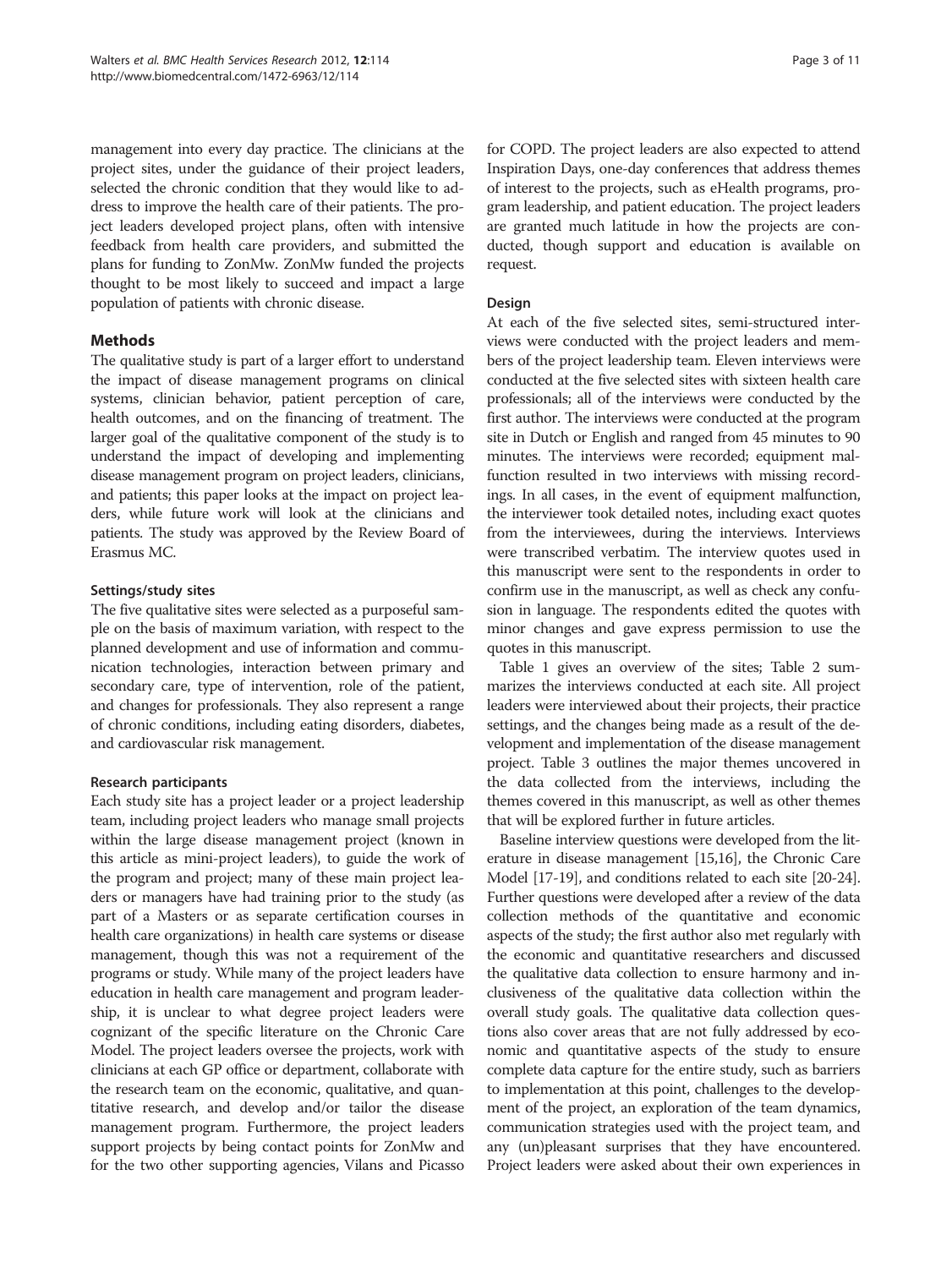| Project site                                     | <b>Chronic illness</b>                             | Team                                                                                                         | Program                                                                                               |
|--------------------------------------------------|----------------------------------------------------|--------------------------------------------------------------------------------------------------------------|-------------------------------------------------------------------------------------------------------|
| Clinic for eating<br>disorders and<br>addictions | Eating disorders                                   | On-site leadership team 1 project leader (MD) 1<br>project manager (Social worker) 4 mini-project<br>leaders | 4 fold project to reduce barriers to access to<br>support and treatment for eating disorders          |
| GP practice group                                | Cardiovascular risk<br>(CVR) management            | On-site leadership team 2 project leaders (MDs) 1<br>project manager (RN)                                    | Manage CVR through patient portals, patient care<br>plans, and interdisciplinary care teams           |
| GP practice group                                | <b>Diabetes</b>                                    | Consultant leader 1 project leader (Health care<br>consultant)                                               | Train clinicians and other health care givers to<br>manage diabetes in first line care                |
| GP practice group                                | Chronic obstructive<br>pulmonary disease<br>(COPD) | Consultant leader 1 project leader (Health care<br>consultant)                                               | Find and recommend an effective ICT system and<br>an expert COPD training team visiting each practice |
| GP practice group                                | Multi-morbidity                                    | Consultant leaders 2 project leaders (MD, RN)                                                                | Develop integrated approaches for the<br>management of co-morbidity and chronic illness               |

<span id="page-3-0"></span>Table 1 Projects selected and interviewed for qualitative research

developing, tailoring, and implementing the disease management programs, as well as any interest or criticisms that they had heard from other professionals and clinicians involved in the disease management programs. While the answers to these questions were analyzed from a traveling technology framework, the questions themselves map back to the primary aim of the study, understanding how disease management programs are implemented in primary care in the Netherlands; Table [4](#page-4-0) has a sample of the interview guide. From this information, the research team was able to gather information about how the disease management

|  |  | <b>Table 2 Interviews conducted</b> |  |
|--|--|-------------------------------------|--|
|--|--|-------------------------------------|--|

| <b>Project site</b>                           | <b>Interviews</b>                                         |  |  |  |
|-----------------------------------------------|-----------------------------------------------------------|--|--|--|
| Clinic for eating disorders<br>and addictions | One-on-one interview with project leader                  |  |  |  |
|                                               | One-on-one interview with project manager                 |  |  |  |
|                                               | Three one-on-one interviews with<br>mini-project leaders  |  |  |  |
|                                               | Joint interview with mini-project leader and              |  |  |  |
|                                               | department head                                           |  |  |  |
|                                               | Total interviews:                                         |  |  |  |
|                                               | 6                                                         |  |  |  |
| GP practice group                             | Joint interview with project leaders                      |  |  |  |
|                                               | One-on-one interview with project manager                 |  |  |  |
|                                               | Total interviews:                                         |  |  |  |
|                                               | $\mathfrak{D}$                                            |  |  |  |
| GP practice group                             | One-on-one interview with project leader                  |  |  |  |
|                                               | Total interviews:                                         |  |  |  |
|                                               | 1                                                         |  |  |  |
| GP practice group                             | Joint interview with project leader<br>and outside expert |  |  |  |
|                                               | Total interviews:                                         |  |  |  |
|                                               | 1                                                         |  |  |  |
| GP practice group                             | Joint interview with project leaders                      |  |  |  |
|                                               | Total interviews:                                         |  |  |  |
|                                               | 1                                                         |  |  |  |
|                                               |                                                           |  |  |  |

programs were being implemented in the sites, as well as how the disease management programs were best understood as traveling technologies as they were implemented and altered by the project leaders.

#### Analytical approach

Analysis was inductive and interpretive, based on the content of the interviews; in line with the inductive analytic tradition, project leaders were frequently asked to define terms that are otherwise taken for granted as a shared understanding, such as 'disease management' [see Table [4](#page-4-0)]. The content of the interviews focused on the implementation of the disease management programs by the project leadership team, communication and team dynamics between members of the project leadership team, the clinicians, and the patients, and changes in health care practices, based on the diseases addressed in the programs. This method of inductive analysis allows for the development of general themes mapped back to the literature [[25\]](#page-10-0). As disease management programs contain many of the aspects of a traveling technology (traveling expenditures, movement from global to local arenas), the data collected through interviews with the project leaders was most clearly understood through a traveling technologies framework. All research questions have been analyzed using the same method. The data was coded by the first author and verified through close reading of the quotes in their original language and their translation, when appropriate, by the second author, SA.

# Results

From the empirical data, four disease management themes, as defined by the Chronic Care Model, emerged:

- (1) changing the health care system,
- (2) patient-centered care,
- (3) technological systems and barriers, and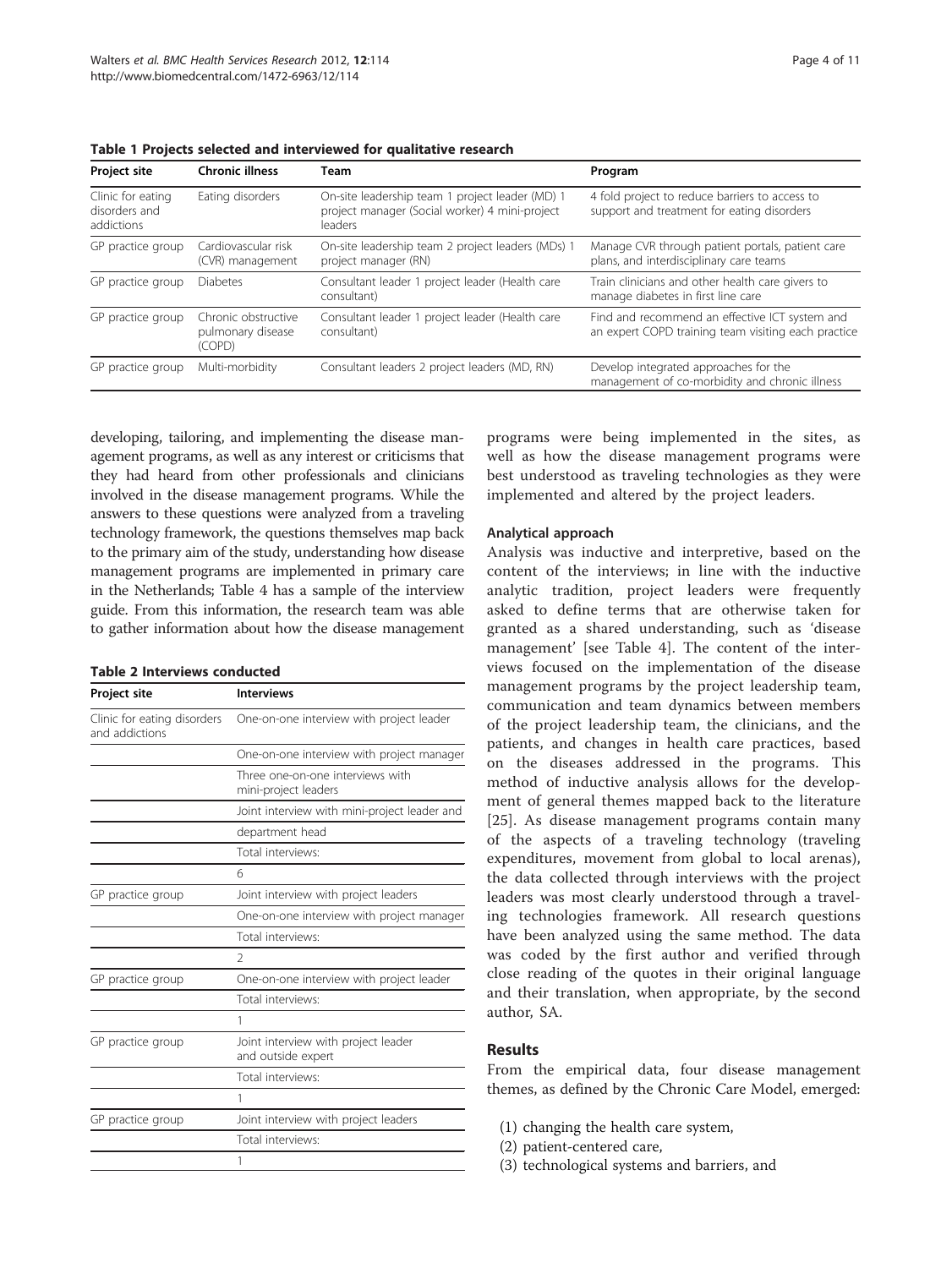<span id="page-4-0"></span>Table 3 Themes that emerged from the qualitative research

| Chronic care model              |  |  |
|---------------------------------|--|--|
| Integration                     |  |  |
| Time                            |  |  |
| Roles                           |  |  |
| Disease management              |  |  |
| <b>Diabetes</b>                 |  |  |
| Eating disorders                |  |  |
| <b>CVRM</b>                     |  |  |
| Multi-morbidity                 |  |  |
| ICT/Electronic Health Record    |  |  |
| Internet                        |  |  |
| Stepped care                    |  |  |
| Ketenzorg                       |  |  |
| Reducing the use of specialists |  |  |
| <b>Barriers</b>                 |  |  |
| Communication                   |  |  |

# (4) integrating projects into the larger health care system.

Illustrative quotes from these themes have been selected from this article and are seen below in italics and off-set from the text. Through defining disease management through these Chronic Care Model themes, the research team was able to understand and explore how disease management programs travel. This research shows how project leaders manage and interact with the members of the disease management programs, and ultimately, the patients and clients impacted by the disease management programs, as well as how project leaders view the travel expenditures associated with the programs.

#### Changing the health care system

Project leaders and project leadership teams, including project managers and mini-project leaders, frequently tied

|  |  |  |  | Table 4 Sample from the interview guide |  |
|--|--|--|--|-----------------------------------------|--|
|--|--|--|--|-----------------------------------------|--|

| 1 Why were the projects developed?                                               |
|----------------------------------------------------------------------------------|
| 2 What is the need?                                                              |
| 3 What are the barriers to implementation?                                       |
| 4 How does communication happen?                                                 |
| a As a team                                                                      |
| 5 What has feedback been to the implementation from staff?                       |
| 6 How has your team helped in the creation and implementation of the<br>project? |
| 7 How was your team developed?                                                   |
| 8 What does it mean to have a disease management system or project?              |
| 9 What good surprises have you had?                                              |

their disease management project work to larger efforts in health care and in their health care system's delivery of care in specific. Project leaders sited the goals of the programs as the impetus to plan (and in the future, put in place) changes, as well as the goal of improving patient care.

The end goal is to reach more people in a better way with a continuous quality of care during the, on average, 5 to 7 year illness period. That's the idea. That's ambitious. Yeah, it's very exciting because we have to change the whole way of thinking here and change the whole organizational model as well... So we have inner barriers to continuity in care as well. Lack of flexibility there as well, so we need to reorganize internally this year. (Interview with E, project director for the eating disorder project)

The latitude afforded to the project leaders in developing their programs means that the translation from the project plan on paper to action in practice can be done in a number of ways: as a drastic reorganization, in phases, or first as a project with later spoken or unspoken plans for integration into the system. It also involves translation work in relationship to stakeholders:

I have to tell [the GPs] that it's just a project and that we will need an evaluation of the project before it comes to be common practice. (Interview with X, project leader with the CVR project)

#### Patient-centered care

Patient-centered care, as defined by the Chronic Care Model through the Self-Management Support element of the model, highlights "the patient's central role in managing their health" [[26\]](#page-10-0). While the majority of the project leaders did not mention the Chronic Care Model as inspiration for the changes that they plan to make, a few did and directly tied their actions to the model.

For example, that together with the patient, you look at the self-management of that patient and that you look according to the Chronic Care Model, like yeah, I have to work along with the patient on all the factors and not only give information, because that isn't going to help that patient. That's what is important, that I can see now in a broad perspective and then you can make the most of giving care. (Interview 1 with H, project manager with the CVR project)

And then another thing was the Chronic Care Model is a patient-centered model. And we are not used to working [in a] patient-centered [way]. It's becoming more and more [popular]. What's new in our system is that we choose to work in a patient-centered way.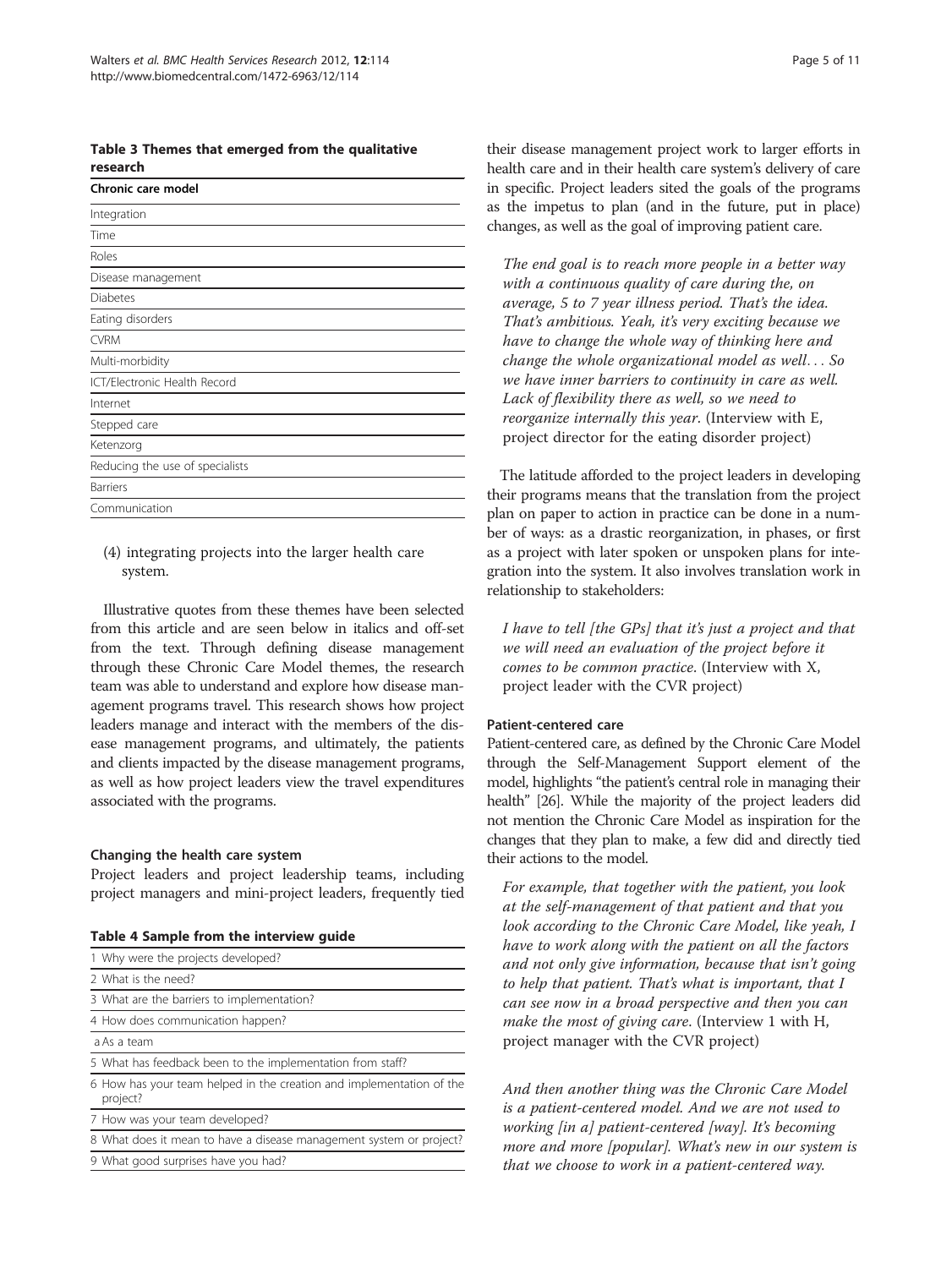(Interview with X, project leader with the CVR project)

However, as noted in the quote above, working in a patient-centered way is a change within the system, a change that costs time and effort. This expenditure of time and effort is for a common goal: involving patients in their health care to improve their health.

Well and involving the patient now is one of the most important things because what we've discovered and what worldwide they discovered is that lifestyle change is one of the most important issues that can make a difference on the long term, but is also one of the most difficult things to realize. And the only way to do that is getting patients involved, and getting them to participate in their own disease. (Interview with B, project leader for the diabetes project)

Project leaders emphasize how becoming more patientcentered impacts the providers and how providers will need to change how care is delivered.

The two things that are the most important are the self management of the patients themselves because the patient is the main issue of gaining a long term benefit out of the system. So that's one thing. But what's also necessary is that the care givers, the doctors, the physicians, the nurses, they have to make a switch in not only being a health care giver but being a coach, being able to give the support to the patient that they can make their own self-management system and that they can make their own choices and that will really make a difference, instead of the choice of the health care giver. (Interview with B, project leader for the diabetes project)

Other project leaders place emphasis on the changed role of the patient and their involvement in their care process.

But it's the process of the client, not the process of the one who's giving the support. So the process of the client is leading. That's a difficult part of it, but the essential part of it. Do you know what I mean? I mean... I can tell you what you've got to do to recovery, what's good for you. But that won't be necessarily your way. ...I've got to connect with your approaches. And look together with you and support you to empower you to find your own path in recovery. (Interview with P, mini-project leader for the eating disorder project)

Patient-centered care can be a challenge for health care providers, as it may require them to change the ways in which care is presented and delivered to patients. Health care providers must think and act in new ways, as well as continue to alter their health care systems to sustain this new way of providing care.

The challenge is to know who needs support and who can self- manage. (Interview with H, project manager for the CVR project)

To learn to think about the client is the most difficult thing [to do]. To really think about the client. Not that I know what is best for the client. The client knows best. That's a hell of a job. (Interview with K, project manager for the eating disorder project)

#### Technological systems and barriers

For the project leaders, implementing a disease management program is a process of harmonizing the movement of information and actions between practice sites, patients, and the project leaders. In all cases, this change to the health care system involves new communication technology. The improvement or addition of a technological system is a common way to change the mode of health care delivery and is emphasized in the call for proposals for the projects. The planned changes in the projects include the development of patient portals to assist patients in self-management, patient health records, computerized communication systems to connect general practitioners and other health care professionals, and websites for patients/clients to connect with clinicians and others. These changes are seen as important for organizing and improving care for both patients and clinicians.

So now all general practices have their own registration and programs. And we think it's very important that the general practices and the hospital work together and can see the registration and can communicate together. And we think that we need another program for that. (Interview 1 with AC, project leader for the COPD project)

But what is especially important and that's where we are now spending a lot of time is to properly organize care with the GPs who work on a computer. (Interview with H, project manager for the CVR project)

However, ICT systems are also seen as a barrier, in that the development and implementation of the systems is costly in both time and effort. Project leaders must also spend time prioritizing and in some ways, limiting, the focus of the ICT system.

We have a lot of barriers. First barrier is with the ICT system. It's not already finished... It was a long step to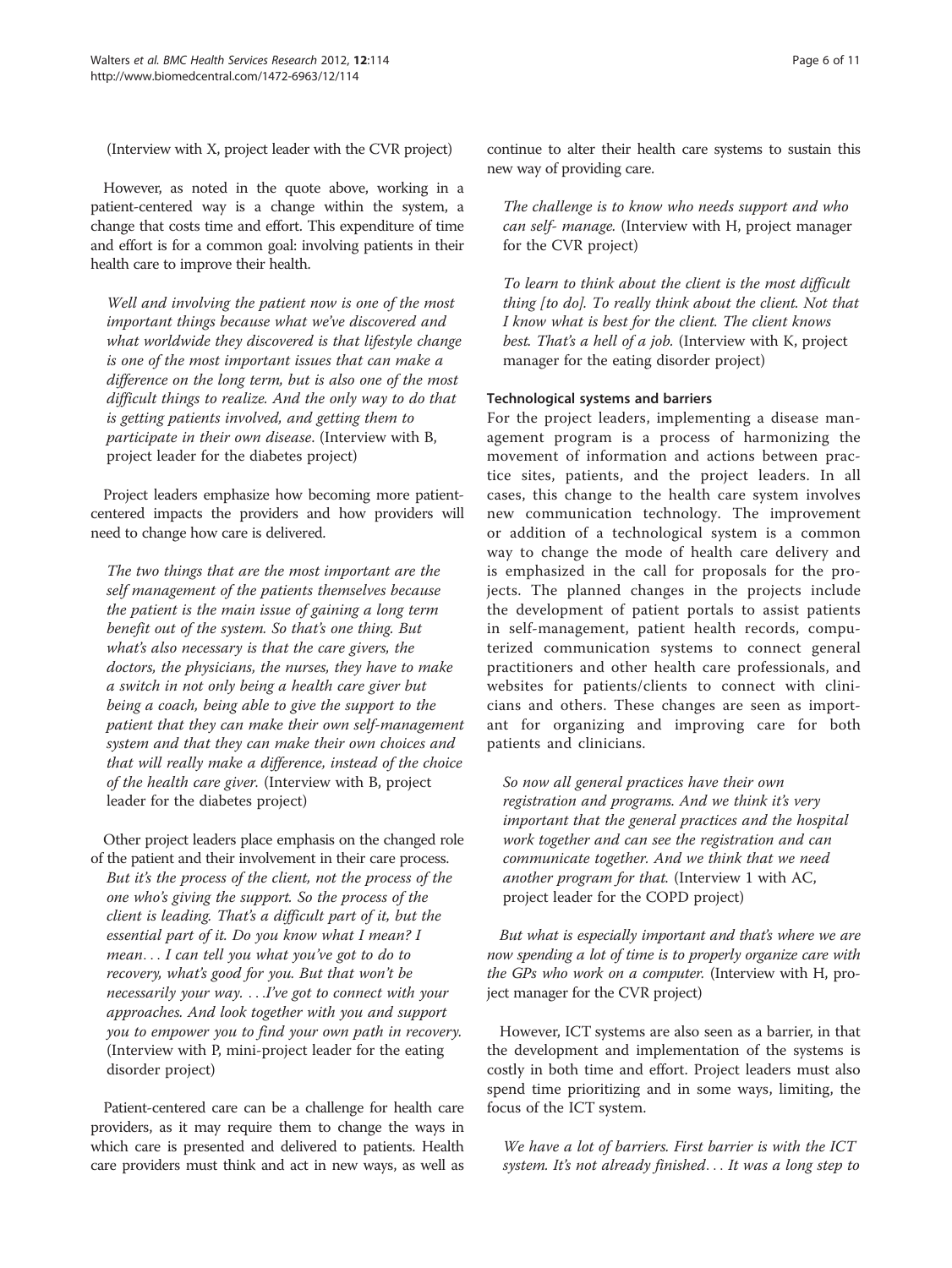come so far as we are now. (Interview 1 with X, project leader with the CVR project)

The fact that the software builder couldn't deliver what they said they would deliver [was a barrier]. And still now we do not really have the perfect system and the perfect system does not exist, I know. But there are too many things that are really what we want. (Interview with B, project leader for the diabetes project)

And you have the program, and it's sort of the same, and it works on the mobile phone. And E. thought that it would be a program that worked on the Internet and on the mobile phone. And there are two programs, but the content is different, so you have only prevention on the Internet or after care on the SMS. So there were all kind of technology things that had to be discussed before we decided what to do. (Interview with M, mini-project leader for the eating disorder project)

Patients and clients, too, play a role in the development of an ICT system. Depending on the system, patients and clients will be able to interact directly with clinicians through a website or patient portal, clinicians at multiple locations will have the ability to interface with a patient's record, and/or project leaders and clinicians will be able to review the information of large sets of patients for patterns and quality control.

They [the patients] can choose their treatments. And all those steps we have laid out in our ICT scheme. (Interview with X, project leader with the CVR project)

However, not all patients are expected to want to directly participate in an ICT system or have the skills to do so at this time.

Well there are patients who say "I do not want that my information is put in the software system" so we have a form that they can sign if they do not what that. (Interview with B, project leader with the diabetes project)

#### Integrating projects into the larger health care system

As the projects are funded for a short amount of time, the project leaders recognize the need to integrate the projects into the larger health care system if they want to make lasting changes to the delivery of health care. This effort to integrate projects into routine care often involves the development of program plans, budgets, the hiring of new staff, and/or the training of existing staff. Some project leaders see

the projects as an opportunity to expand the scope of the projects and create a system for the management of chronic disease in general at their sites.

The third step is to make the disease management program a multi-morbidity program. These steps are further integration into chronic care. The project is a model for all future chronic care programs. We don't believe in a system for separate projects formultimorbidity... One program. (Interview with V, project leader for the multi-morbidity project)

And the second thing there is trying to make it more a disease management than only one chronic care model. For COPD and cardiovascular, we know that we are going to introduce also the chain system, so we're trying to make the base ready for other chronic care systems. (Interview with B, project leader for the diabetes project)

Other members of the project leadership team are working with clinicians to imbed the current changes into the current health care delivery system. So they have to integrate it in their daily work...in their practice. That's a very big step to get it implemented there and instruct all the other employees in the practices. (Interview with R, outside expert at the COPD project)

However, project leaders find that working with clinicians to think beyond the project and beyond their currently defined roles can be a challenge.

That's the biggest challenge. Because we are all professionals at this moment. It's very difficult to connect the clinic with the outpatient clinic. Ah, I think that we are, as professionals, able to want to look further than our little business. It's the same old story with all the professionals in health care. (Interview with K, project manager for the eating disorder project)

For the project leaders, the disease management programs are an iterative process, with ongoing efforts made to improve the programs and the care that they help provide.

The program is not the answer, only an answer. We have to have the courage to change again without always being on the move. (Interview with S, department head at the eating disorders project)

#### Discussion

In this study, disease management programs, as defined by the elements of the Chronic Care Model, are analyzed as a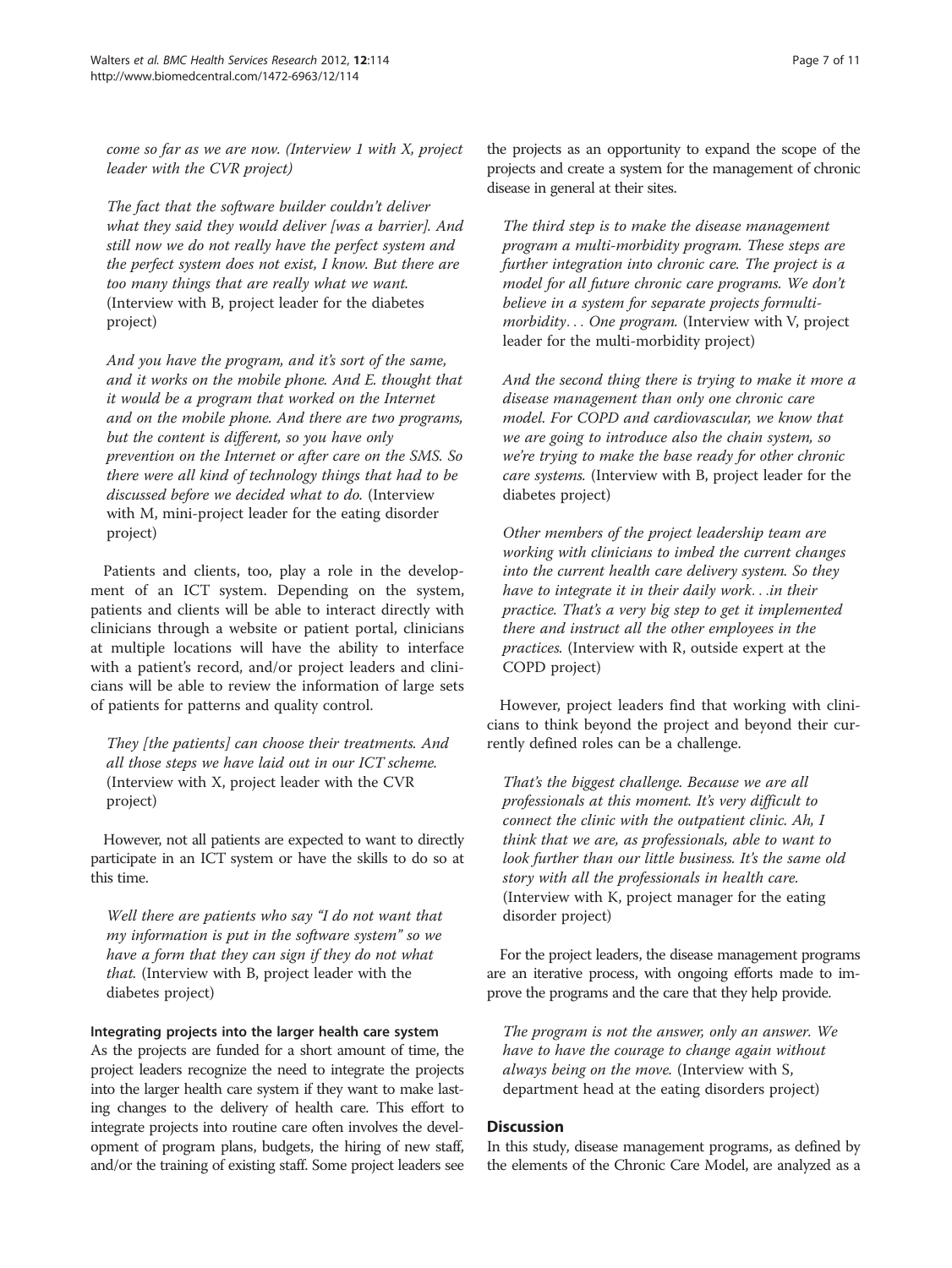traveling technology. A traveling technology refers to the translations, adaptations, and expenditures that occur when an object or program moves from one location to another; traveling is more than the translation of the disease management projects, as it encompasses the translation of the disease management programs to the local setting, but focuses on the travel expenditures and travel documents created in the process [\[27](#page-10-0)]. As a result, project leaders play an important role in this process, especially during the development and early implementation phases. It's important to note that the traveling expenditures of the programs are much more than financial and include the social costs and changed expectations, the administrative effort, and the altered obligations for patients and staff; these traveling expenditures are often hidden and in many ways, unexpected by the project leaders.

Through management and organizational work, the project directors serve as 'travel guides' for the programs, as they oversee the expenditures of the programs, help guide the travel of the disease management programs to an individual clinician's offices, assist clinicians involved in the projects in the travel of the programs to and with patients, and connect the disease management programs to a global disease management community. Much of this work involves the creation and management of documents involved in each of the aspects of the disease management programs; these documents include framing documents, such as revised project plans, and communication documents, such as emails to clinicians and newsletters. Each aspect or theme of disease management (changing the health care system, patient-centered care, technological systems and barriers, and integrating projects into the larger health care system) involves the creation or management of documents or communications (including telephone and in-person communication) by the project leaders. As can be seen in the interviews, project leaders were frequently communicating with the clinicians and editing ICT plans to match the available computer programs. These documents travel the technology, both literally (as a newsletter moves from the project director to the clinician) and figuratively (as the documents house strategies and networks for the traveling of the programs).

While disease management programs have been widely touted as a method of reducing costs in health care delivery, research shows that the implementation costs can have a large financial impact [\[28](#page-10-0)]. However, the costs of developing and implementing a disease management program are more than money and effort. These traveling expenditures include the making and managing of program documents, the developing and maintaining of relationships and networks, the re-shaping of roles and responsibilities of patients and clinicians, and the adapting and moving of regulations and policies [\[29\]](#page-10-0). In the five disease management programs, we see that project directors are aware of

these traveling expenditures. This can be seen in the project leader's statements about the development and implementation of ICT systems, as well as in discussions of clinician training. The time needed to refine and develop the programs, to manage the timeline of the programs in relation to the ICT system, and to negotiate relationships with software developers are all expenditures that the project director must manage, even when many of the expenditures are out of his/her control.

While it might be assumed that as 'travel guides', the project directors are in control of the projects, this is not unvaryingly true. In fact, control and traveling of the programs shifts between the project director, outside contractors, clinicians, and patients. In some cases, the project director actively moves the control, such as by working to change the role of the patient to one that is more self-managed, while in other cases, both the control of the programs and its traveling moves in spite of the actions and desires of the project director. This movement of control can be seen in the project directors' statements about the development of ICT programs and in their thoughts on the challenges associated with the changed roles for clinicians in regard to patient self-management. However, while the project director may be (in title and in role) in charge of the project, the traveling of the disease management programs is also reliant on the actions (and inactions) of the local clinicians, patients, and outside contractors.

The disease management programs, in line with the elements of the Chronic Care Model, are implementing some form of computer-based health system. These computerbased health systems are designed to enable the flow of information between clinicians in multiple locations, connect clinicians and patients, and organize the work of the programs through communication and the posting of project plans and meeting notes. Yet computer-based health systems in general are still a work in progress for the technological developers and for the end-users [[30\]](#page-10-0). Implementing computer-based systems is a major undertaking for health care organizations, needing support, organizational, cultural, and technical changes [\[31\]](#page-10-0); even when implemented, the computer-based system may not provide the improvement in care desired, but may increase mistakes in medical record documentation, medication dosing, and may, in fact, be more difficult for clinicians to use [\[32](#page-10-0)]. Developing and using computer-based systems to travel the program to and between health care providers, project leaders, and patients is not a simple task but is a 'mutual shaping' of expectations and goals [\[33\]](#page-10-0). This mutual shaping can be seen in revised project plans for ICT systems, as well as extended timelines.

Better care for patients with a chronic condition is one of the main goals of the disease management programs. Project directors see disease management as a patient-led journey (*it's the process of the client*) that focuses on the needs of the patient (the client knows best) through self-management.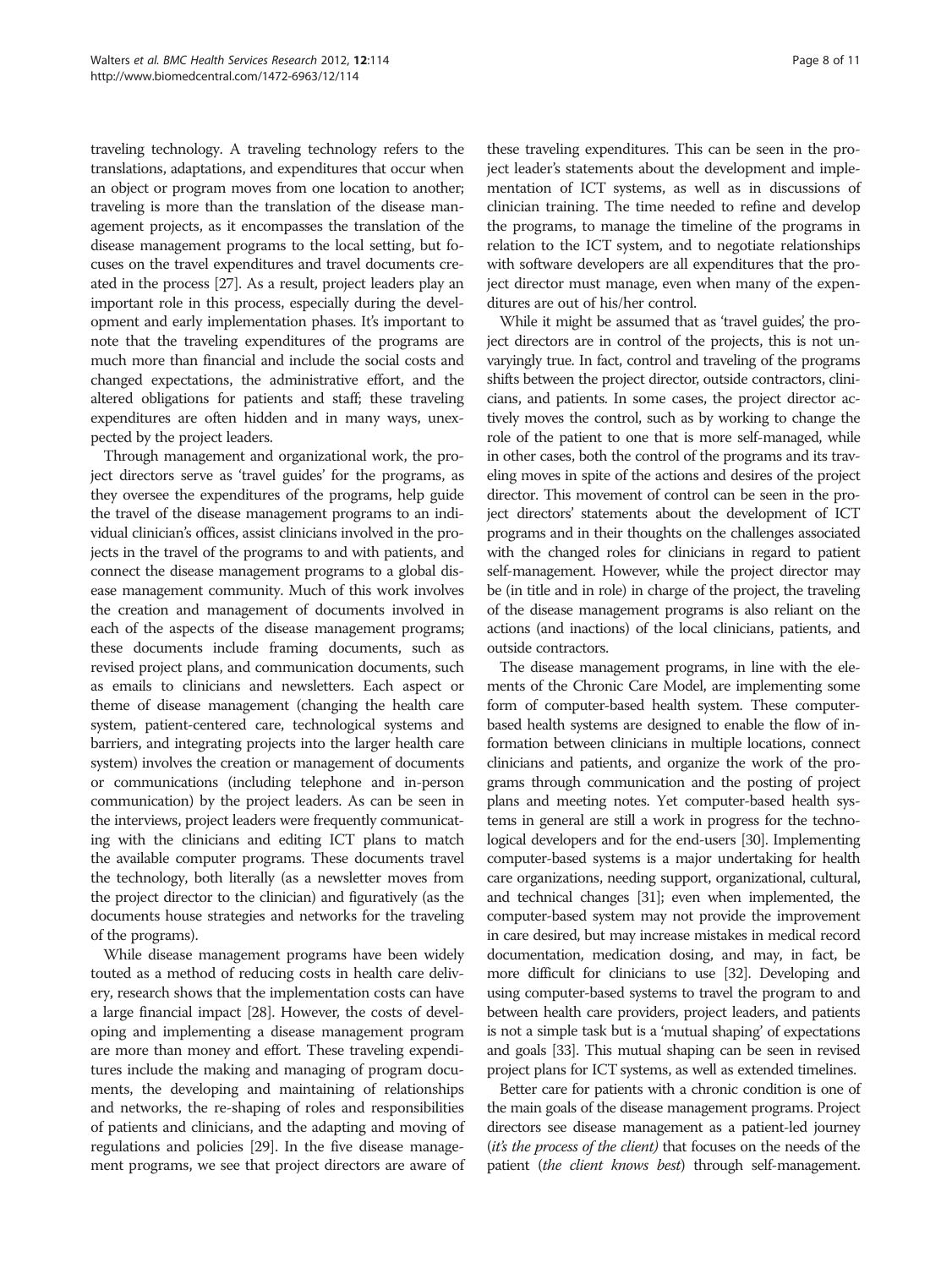Project directors work to travel, to move, both the patients to the program (to move clients to the clinic) and the program to the patients. In line with the traveling technology framework, project directors use movement verbs when discussing patient involvement in the disease management program, highlighting the actions that the project directors are taking to move the program to the patient. Yet, in line with literature on self-management [\[34](#page-10-0)], project directors see that self-management has challenges and limitations (the challenge is to know who needs support and who can selfmanage). Through their understanding of these challenges and limitations, project directors work to find ways to travel the programs to the patient in a way that is appropriate and thought to be acceptable to the patients (one is to provide adequate information but not in professional language but in language that appeals to teenagers, so anecdotally, but to provide information which is at least scientifically accurate).

While traveling the programs to patients and to the clinicians involved in the programs, project directors also see their work as connected to a larger global arena. Globalized language is apparent in the projects (all the professionals in health care, what worldwide they discovered), tying the project leaders and the projects to a larger movement in health care. The project travels from the global, as defined by the elements of the Chronic Care Model, to the local health care providers. Project leaders are aware of the influence of outside models, with some referencing the chronic care or the Chronic Care Model as an influencing factor, and are cognizant of the longer term implications of the projects (The project is a model for all future chronic care programs.). This awareness leads to broader efforts when developing the programs, as well as a willingness to be influenced by larger trends within health care (look according to the Chronic Care Model). The project leaders are responsible for traveling to and from the large global sphere.

Research on disease management programs and the Chronic Care Model is increasingly relevant, as health care systems are turning to disease management programs to treat the rising number of patients with chronic diseases. While other research has focused on the implementation of the Chronic Care Model in Belgium [[35](#page-10-0)], where the care of patients with chronic disease is delivered in primary care setting within a limited structure, this research focuses on the primary care setting in the Netherlands; in the Netherlands, the primary care setting is the typical setting of disease management programs for the care of patients with chronic diseases, including those studied in this article. Similar to the findings in this article (I have to tell [the GPs] that it's just a project), research conducted in one large health care organization implementing programs based on the Chronic Care Model found that physician engagement could be difficult due to lack of commitment, lack of time, and change fatigue [\[36\]](#page-10-0). Other researchers in the US have shown that while health care organizations using collaborative teams can make substantial changes in the delivery of care for patients with chronic diseases, these changes can be difficult to maintain at the same level of intensity [[37\]](#page-10-0). As the research conducted in this article is during the planning and early implementation stages of disease management programs, it will be useful to observe the evolution of the disease management programs as a traveling technology over time.

This article presents information that could benefit project leaders of disease management in understanding the longer term implications of their work in both global and local arenas. This information could be especially useful to project leaders within the Netherlands or who are new to disease management programs. This data shows how project leaders adapt to and adopt new systems. The qualitative data on which this article builds give important insights into how project leaders, especially project leaders who are new to disease management programs, struggle with and overcome challenges involved in interacting with a traveling technology such as the Chronic Care Model. Understanding how project leaders struggle with and overcome these challenges will help facilitate the development of better supportive structures for disease management projects, as well as the development of more comprehensive project plans and budgets.

However, the paper is limited by the number of interviews. As the interviews were conducted in the early stages of the programs, only 11 interviews are available. In the case of the eating disorders project, where multiple miniprojects are being conducted as part of the larger disease management project, each mini-project leader was interviewed. As this research follows the project leaders and programs over time, this will be improved in future papers and will show not only how project leaders work with and through the Chronic Care Model, but will also reveal how GPs and other clinicians adapt and adopt to the project leader's guidance. While the limited number of interviews may impact the conclusions, the use of these interviews is still relevant; the mini-project leaders serve a similar role as the project leaders at other sites, overseeing the projects, the project staff, the timeline, communication with patients and/or other clinicians, and the content of the mini-project.

# Conclusion

This study has revealed that disease management project leaders serve as 'travel guides' when a disease management program is a traveling technology and adds to the understanding of how disease management programs are developed and implemented in the primary care setting. Through the project leaders' interpretation, translation, adaption, and adoption of the tenets of disease management, as well as through the management of travel expenditures, the disease management programs travel not only from global notions of disease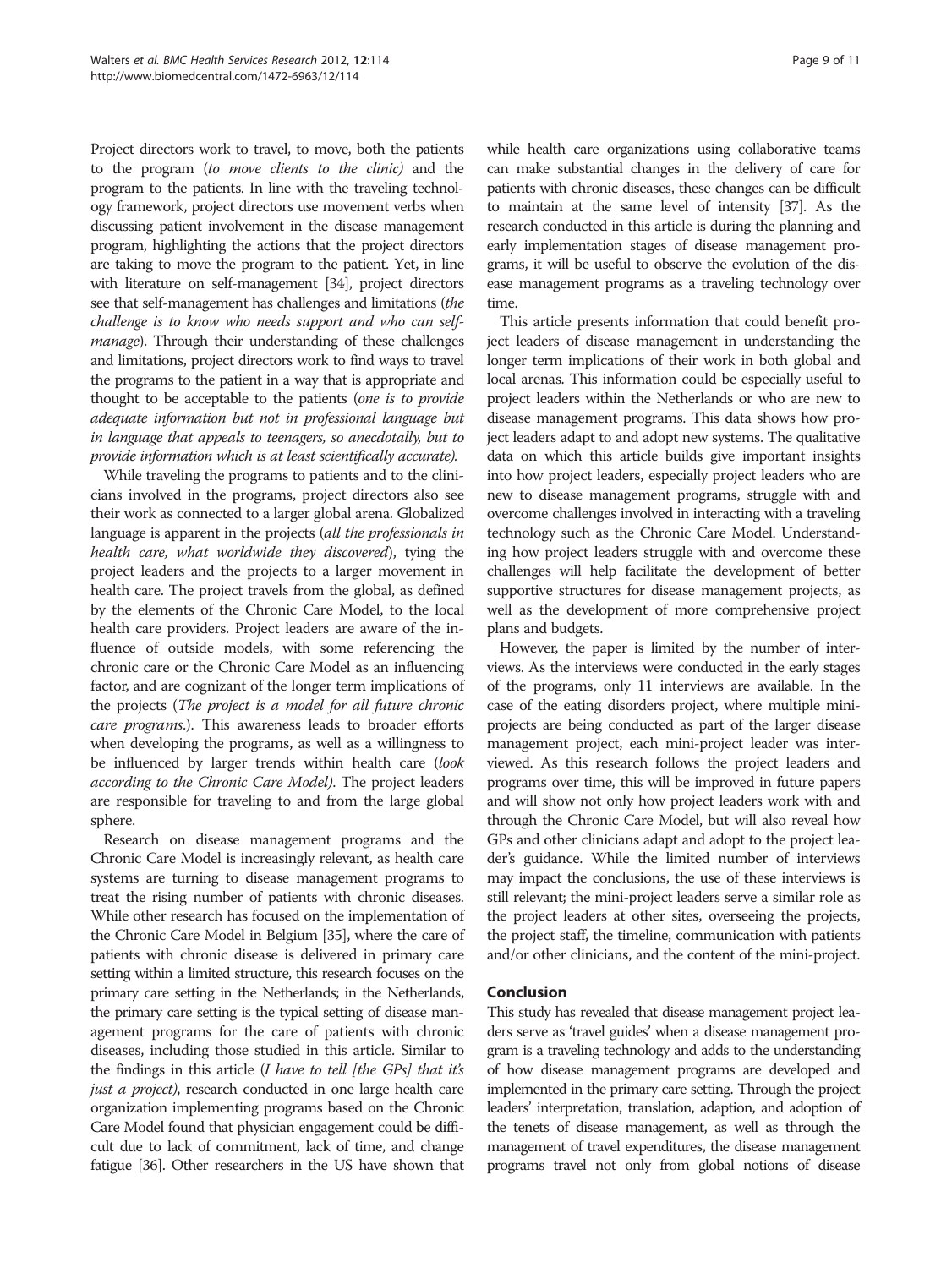<span id="page-9-0"></span>management, but more importantly, the programs travel within the network of the project teams: from the project plan to implementation, from the project leader to the clinicians, from the clinicians to the patients.

As 'travel guides', project leaders should be aware that the impact of their work is both deeper and broader than they may realize, as the disease management programs are traveling throughout their project teams. In many ways, project leaders set the overall tone of the project – the focus and the sentiments behind the disease management program. Their work not only guides the overall project, but impacts the interaction of one clinician with one patient, as well as traveling to the broader disease management arena through participation in research, through the development of care consortiums, and through the honing of standards and protocols within the Dutch health care system.

Understanding the beginning stages of implementing a disease management program (at the project leader level, as well as at the health systems level) can be helpful for other programs and health systems. Other health care clinicians can benefit from this work by understanding that the development and implementation of disease management programs is also the implementation and development of a traveling technology, with associated traveling expenditures and roadblocks. Through this, other project leaders can understand their work has broader implications both within their own program and as part of a larger disease management community. Much can be done at the project development phase to aim for smoother implementation, though every project will still face travel expenditures. Project leaders should pay more attention to the lasting effects of their work in all of the arenas it touches. This attention can come through more forethought on the implications of their project as a traveling technology, more research on the various elements involved in the project, such as ICT systems, and more funding allocated to project leadership and project leadership development during the development and early implementation phases of the project. Project plans can allow for more hours for project leadership, as well as a more flexible timeline to allow for overcoming roadblocks and overseeing traveling expenditures.

#### Competing interests

The authors declare that they have no competing interests.

#### Authors' contributions

BHW conducted the interviews. BHW, SA, and RB analyzed the quotes. All authors contributed to the introduction, discussion, and the use of the literature in the paper. All authors have read and approved the final manuscript.

#### Acknowledgements

The authors would like to acknowledge Rik Wehrens and Tineke Broer for their reading of the paper and the research project team members Jane Murray Cramm, Apostolos Tsiachristas, Robbert Huijsman, and Maureen Rutten for their work on the quantitative and economic aspects of the project. The authors would like to thank ZonMw for their funding of the

disease management programs and for the funding of this (and future) analysis of those programs (ZonMw project number 300030201). The authors are also grateful to the project leaders for their time, their participation in interviews, and their enthusiasm for the project.

#### Received: 22 March 2011 Accepted: 4 April 2012 Published: 11 May 2012

#### References

- 1. Ellrodt G, Cook DJ, Lee J, Cho M, Hunt D, Weingarten S: Evidence-based disease management. JAMA 1997, 278(20):1687–1692.
- 2. Ministerie van Volksgezondheid, Welzijn en Sport. Programmavoorstel diseasemanagement chronische ziekten. 30 November 2007.
- 3. Nielsen AJ: Traveling technologies and transformations in health care. PhD thesis Copenhagen Business School; 2010.
- 4. Improving Chronic Illness Care: About ICIC and Our Work. [\[http://www.](http://www.improvingchroniccare.org/index.php?p=About_US&s=6) [improvingchroniccare.org/index.php?p=About\\_US&s=6](http://www.improvingchroniccare.org/index.php?p=About_US&s=6)] Accessed on 2/2/2011.
- 5. Wagner EH: Chronic disease management: what will it take to improve care for chronic illness? Effective Clin Pract 1998, 1(1):2–4.
- 6. Bodenheimer T, Wagner EH, Grumbach K: Improving primary care for patients with chronic illness. JAMA 2002, 288(15):1909–1914.
- 7. Glasgow RE, Orleans CT, Wagner EH: Does the chronic care model serve also as a template for improving prevention? Milbank Q 2001, 79(4): 579–612. iv-v.
- 8. Coleman K, Austin BT, Brach C, Wagner EH: Evidence on the Chronic Care Model in the new millennium. Health Aff 2009, 28(1):75–85.
- 9. Szecsenyi J, Rosemann T, Joos S, Peters-Klimm F, Miksch A: German diabetes disease management programs are appropriate for restructuring care according to the chronic care model. Diabetes Care 2008, 31:1150–1154.
- 10. Rea H, Kenealy T, Wellingham J, Moffitt A, Sinclair G, McAuley S, Goodman S, Arcus K: Chronic care management evolves towards integrated care in counties Manukau. New Zealand. J New Zealand Med Assoc 2007, 120:1252.
- 11. Lewis R, Dixon J: Rethinking management of chronic diseases. BMJ 2004 328:220.
- 12. Schäfer W, Kroneman M, Boerma W, van den Berg M, Westert G, Devillé W, van Ginneken E: The Netherlands: health system review. Health Syst Transit 2010, 12(1):1–229.
- 13. Schäfer W, Kroneman M, Boerma W, van den Berg M, Westert G, Devillé W, van Ginneken E: The Netherlands: health system review. Health Syst Transit 2010, 12(1):1–229.
- 14. Lemmens KM, Rutten-Van Molken MP, Cramm JM, Huijsman R, Bal R, Nieboer AP: Evaluation of a large scale implementation of disease management programmes in various Dutch regions: a study protocol. BMC Health Serv Res 2011, 11(1):6.
- 15. Ellrodt G, Cook DJ, Lee J, Cho M, Hunt D, Weingarten S: Evidence- based disease management. JAMA 1997, 278(20):1687–1692.
- 16. Weingarten SR, Henning JM, Badamgarav E, Knight K, Hasselblad V, Gano A Jr, Ofman JJ: Interventions used in disease management programmes for patients with chronic illness—which ones work? Metaanalysis of published reports. BMJ 2002, 325(7370):925.
- 17. Wagner EH, Austin BT, Davis C, Hindmarsh M, Schaefer J, Bonomi A: Improving chronic illness care: translating evidence into action. Health Aff 2001, 20(6):64–78.
- 18. Oprea L, Braunack-Mayer A, Rogers WA, Stocks N: An ethical justification for the chronic care model. Health Expect 2010, 13(1):55–64.
- 19. Pearson ML, Wu S, Schaefer J, Bonomi AE, Shortell SM, Mendel PJ, Marsteller JA, Louis TA, Rosen M, Keeler EB: Assessing the implementation of the chronic care model in quality improvement collaboratives. Health Serv Res 2005, 40(4):978–996.
- 20. de la Rie SM, Noordenbos G, van Furth EM: Quality of life and eating disorders. Qual Life Res 2005, 14:1511–1522.
- 21. Adams S, Smith PK, Allan PF, Anzueto A, Pugh JA, Cornell JE: Systematic review of the chronic care model in chronic obstructive pulmonary disease prevention and management. Arch Intern Med 2007, 167(6):551–561.
- 22. Norris SL, Nichols PJ, Caspersen CJ, Glasgow RE, Engelgau MM, Jack L, Isham G, Snyder SR, Carande-Kulis VG, Garfield S, Briss P, McCulloch D: The effectiveness of disease and case management for people with diabetes. Am J Prev Med 2002, 22(4 Suppl):15–38.